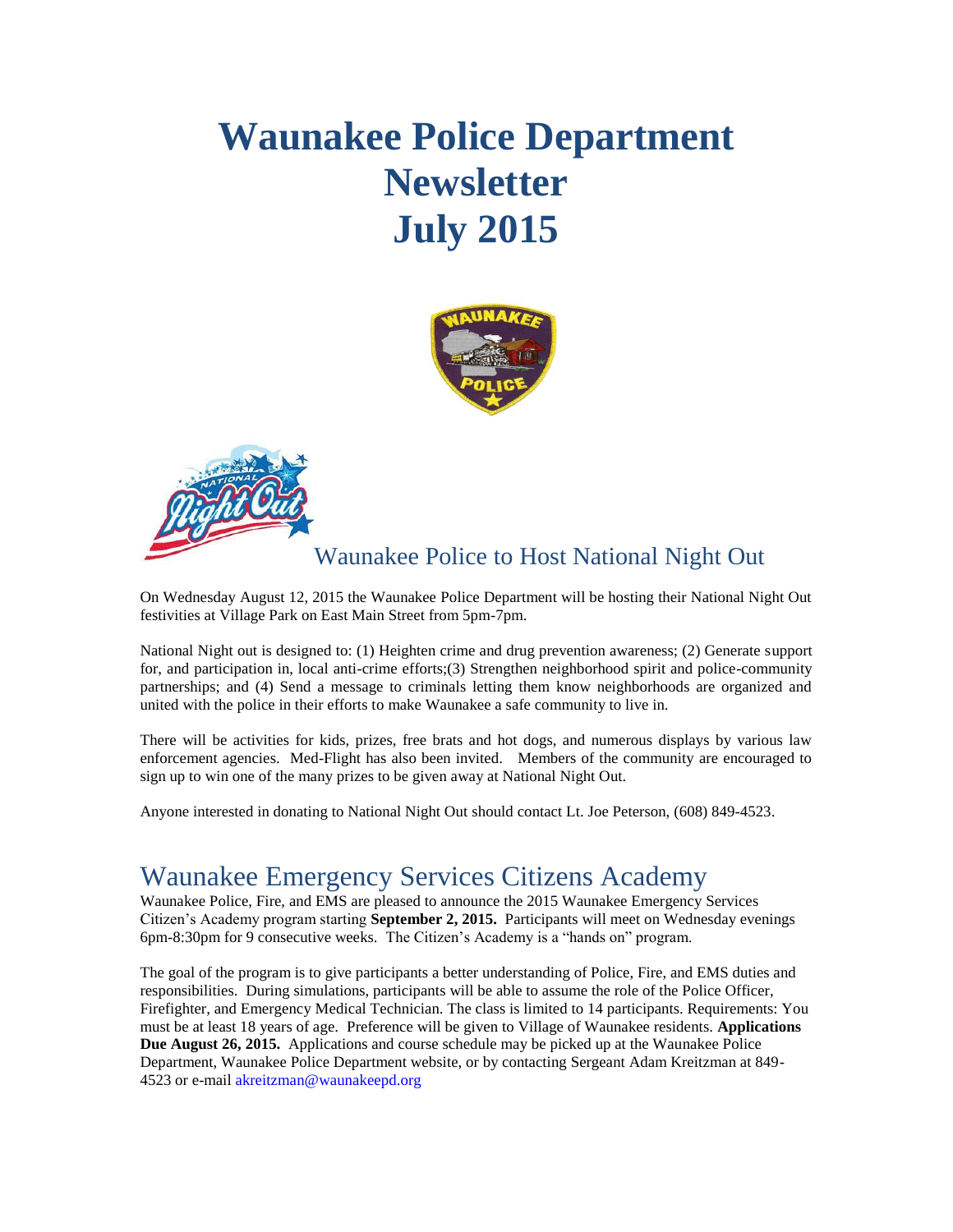

The annual WaunaFest celebration is scheduled for July 23-26 at Centennial Park. The Waunakee Police Department will have extended office hours and increased staffing. As a reminder:

#### C**arry-in alcoholic beverages are prohibited and no alcoholic beverages are allowed outside the two beer tents.**

Please note: The WaunaFest parade will be held July  $26<sup>th</sup>$  from 11:00 a.m. - 1:00 p.m. Main Street, Omalley Street, Sixth Street, and Holiday Drive from Sixth to Centennial Parkway will be closed to traffic during the parade.

Please visit the website at [http://www.waunafest.org/,](http://www.waunafest.org/) for more information on the event.

# **Slow Down Watch for Kids Signs Available!**



Please pick up a Slow down Watch for Kids sign at the Waunakee Police Department. We all need the reminder to slow down when children are present. The faster vehicles travel, the more likely crashes are to occur and the more severe injuries are likely to be. Children are especially vulnerable due to their smaller stature.

If you're interested in posting signs in your yard or neighborhood, they will be available for pick up while supplies last at the Waunakee Police Department.



## **Tech Support Scam**

Scam artists are using the phone to try to break into your computer. They call, claiming to be computer techs associated with well-known companies like Microsoft. They say they've detected viruses or other malware on your computer to trick you into giving them remote access or paying for software you don't need. They know that computer users have been told that it is important to install security software and may try to sell you bogus security software or convince you to provide personal information.

If you get a call from someone who claims to be a tech support person, hang up and call the company yourself on a phone number you know to be genuine. A caller who creates a sense of urgency or uses highpressure tactics is probably a scam artist.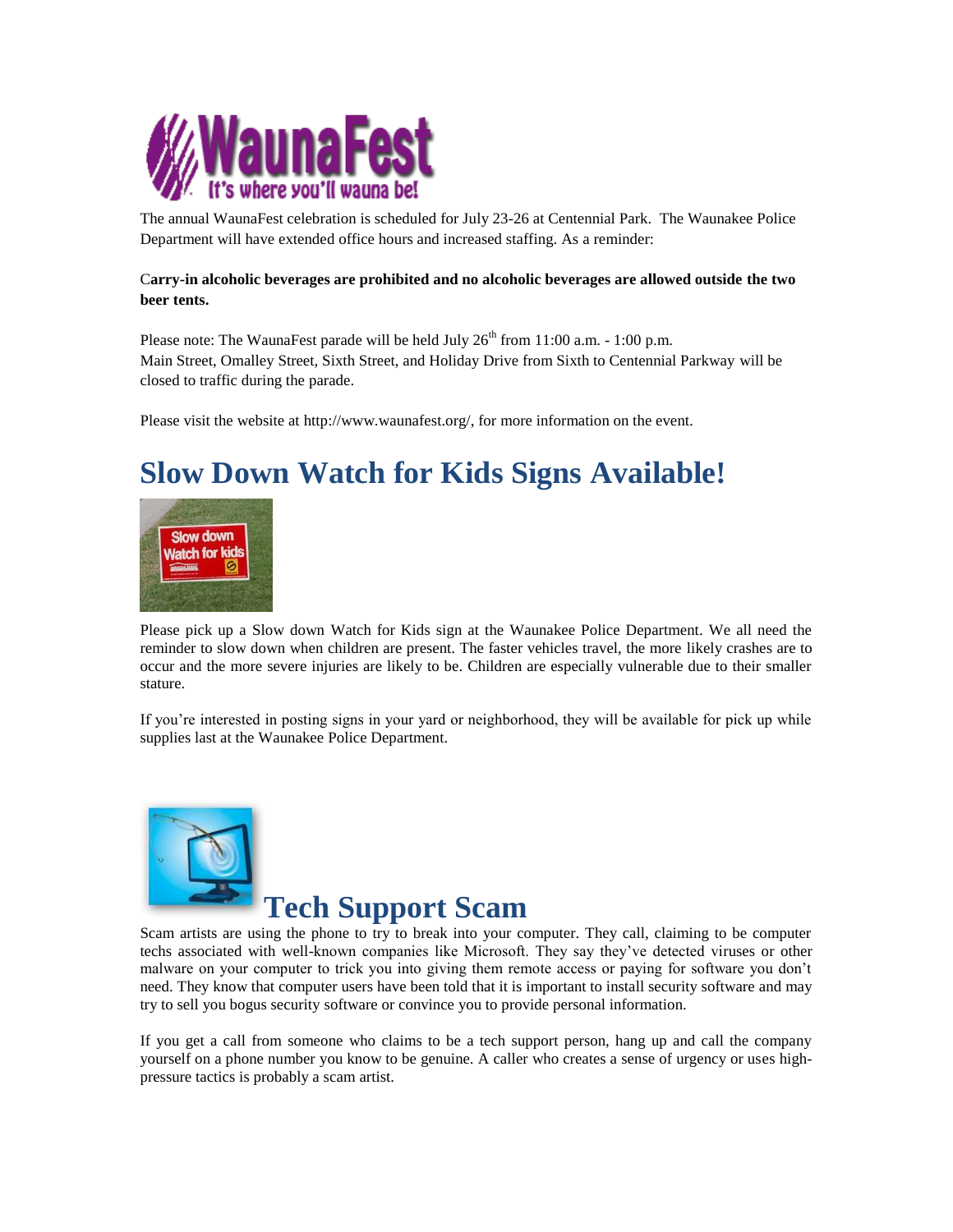# Attention Businesses

Waunakee Police Officers regularly respond to local businesses for burglar alarms. Waunakee officers also perform regular foot patrols and checks of businesses. It is common for officers to find unsecured doors or windows as a result of an alarm or during the foot patrols. On occasion, officers find other problems that need immediate attention.

There is often a need to contact the owners or managers of the local businesses to notify them of a problem. Our officers usually obtain business contact information from a Waunakee Police and Fire Contact Form. This form is only helpful if it is updated with current information.

If you are an owner or manager of a business and your contact information is not current, please stop at the police department or call us and we will email you the form.



Drivers need to slow down whenever they see flashing lights, or move over to leave the lane beside the work zone open. In some construction areas, lowered speed limits are posted and must be obeyed at all times.

Remember, when you enter a work zone, be patient. Worrying about the time and traffic won't get you anywhere faster. Instead, slow down and pay attention to your surroundings. These tips can help you get in and out of a work zone safely:

- Don't fool around. Eliminate distractions like eating, drinking, talking on the phone, or fiddling with electronic devices.
- Expect the unexpected. Speed limits may be reduced, traffic lanes may be changed, and people and vehicles may be working on or near the road.
- Slow down. A car traveling 60 mph travels 88 feet per second, and the faster you go the longer it takes to stop.
- Give yourself room. Rear-end collisions are the most common work zone crashes, so don't tailgate.
- Allow about three seconds of braking distance. Look for signs. Orange, diamond-shaped signs usually give you ample warning of lane closings, construction areas, and flaggers and other workers ahead.
- Be patient. If you don't see workers, that doesn't mean they're not there. Observe the signs until you see one that says you've left the work zone.
- Plan ahead. Leave early or map out an alternate route. Find the latest road conditions and work zone news at 511 [Wisconsin Travel Information.](http://www.511wi.gov/Web/default.aspx)
- Follow the law. Slow down and move over, if possible, when you see flashing lights.

Below are links to some videos from WDOT that show the seriousness of driving safely through work zones.

<http://dotmedia.wi.gov/main/Play/b94d87a7-65f9-44c2-a0d0-9889895db051>

<http://dotmedia.wi.gov/main/Play/8d5897eb-eb33-42b0-a1f6-cfdb8cbc714e>